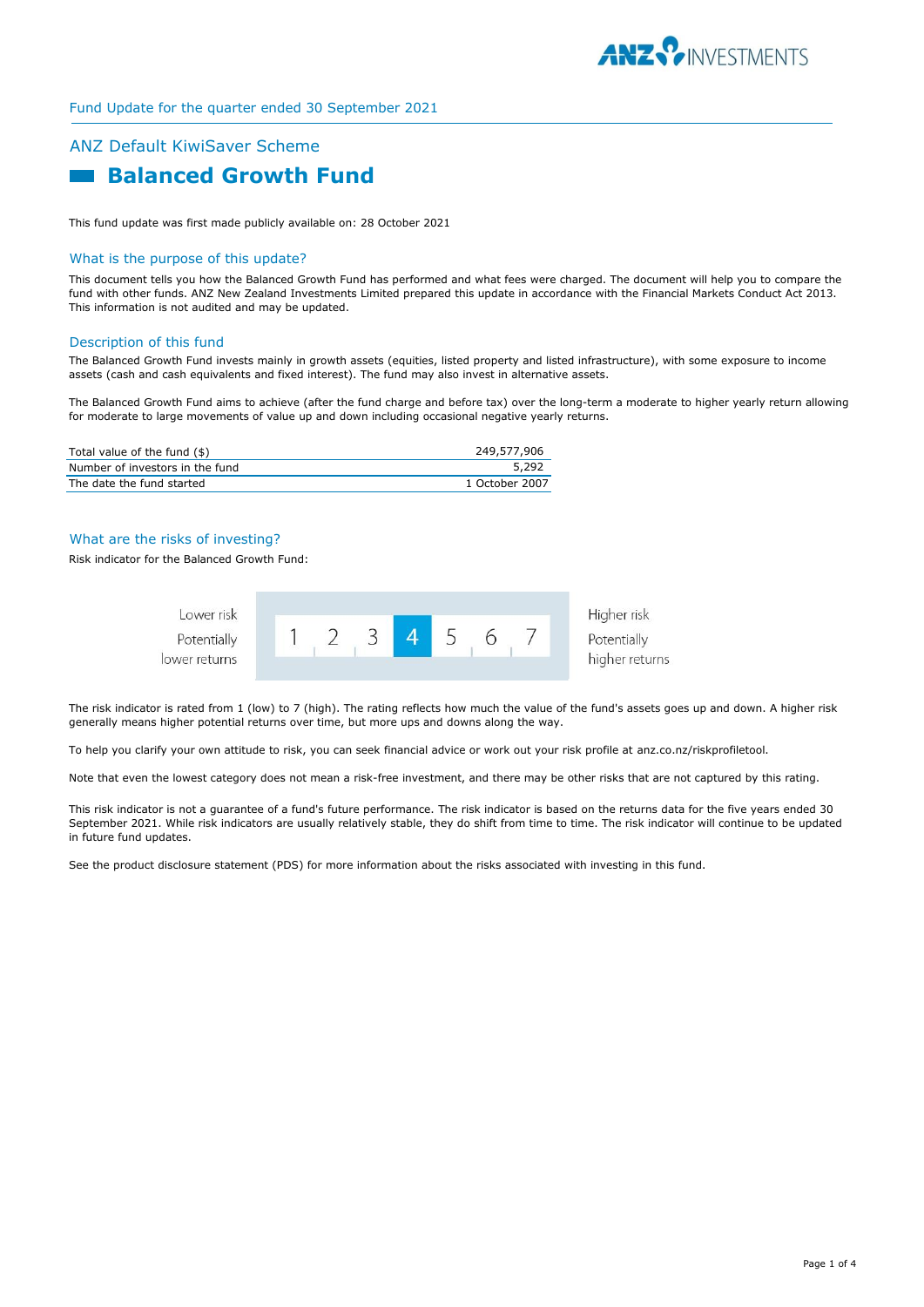## How has the fund performed?

|                                               | Average over past<br>five vears | Past vear |
|-----------------------------------------------|---------------------------------|-----------|
| Annual return                                 |                                 |           |
| (after deductions for charges and tax)        | 8.24%                           | 14.63%    |
| <b>Annual return</b>                          |                                 |           |
| (after deductions for charges but before tax) | $9.29\%$                        | 16.09%    |
| Market index annual return                    |                                 |           |
| (reflects no deduction for charges and tax)   | 9.35%                           | 14.33%    |

The market index annual return is calculated using the target investment mix and the indices of each asset class.

Additional information about the market index is available in the statement of investment policy and objectives on the offer register at www.disclose-register.companiesoffice.govt.nz.



## **Annual return graph**

This shows the return after fund charges and tax for each of the last 10 years ending 31 March. The last bar shows the average annual return for the last 10 years, up to 30 September 2021.

**Important:** This does not tell you how the fund will perform in the future.

Returns in this update are after tax at the highest prescribed investor rate (PIR) of tax for an individual New Zealand resident. Your tax may be lower.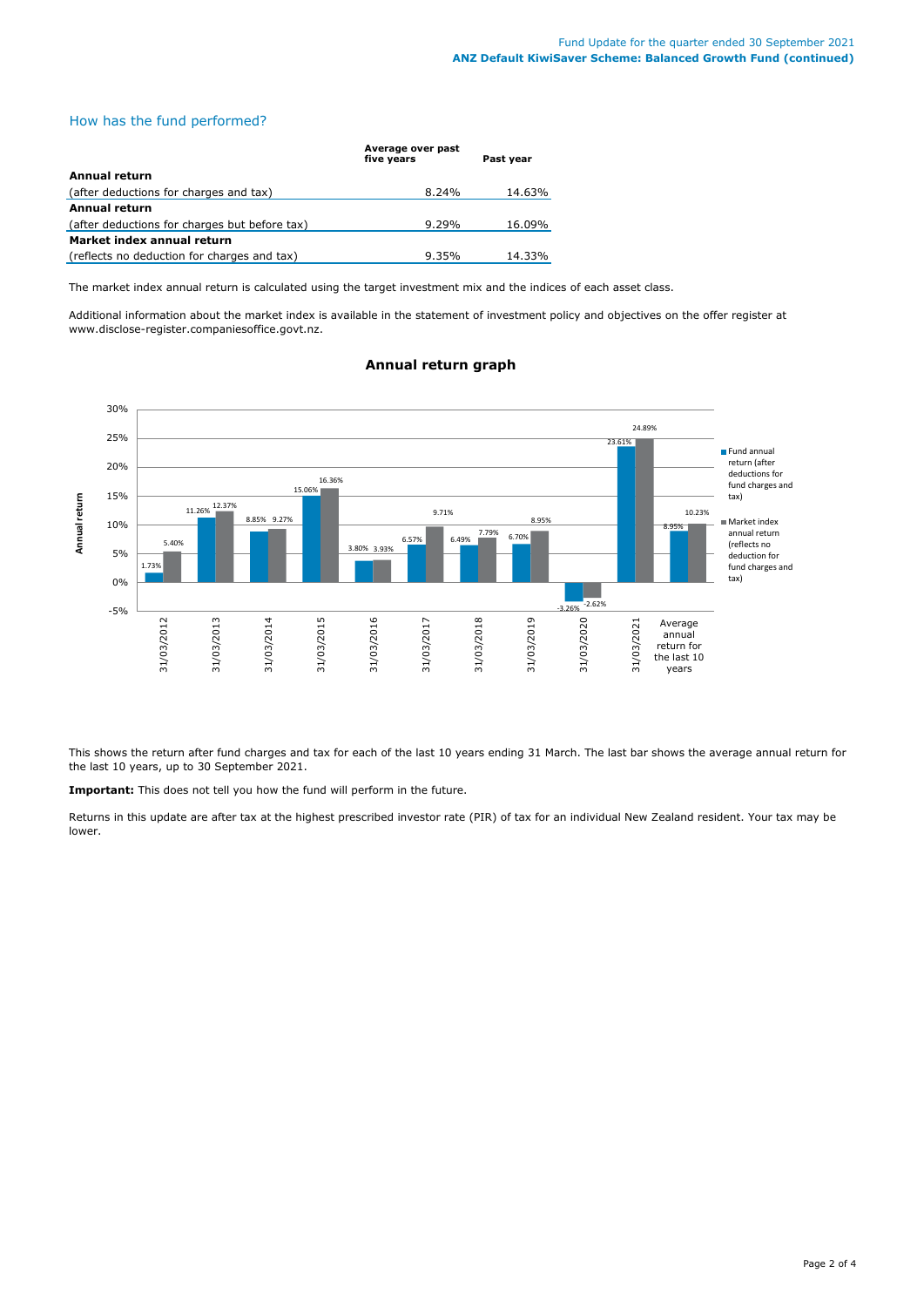## What fees are investors charged?

Investors in the Balanced Growth Fund are charged fund charges. In the year to 31 March 2021 these were:

|                                             | % of net asset value          |
|---------------------------------------------|-------------------------------|
| Total fund charges <sup>1</sup>             | 1.01%                         |
| Which are made up of:                       |                               |
| Total management and administration charges | 1.01%                         |
| Including:                                  |                               |
| Manager's basic fee                         | 0.95%                         |
| Other management and administration charges | 0.06%                         |
| <b>Total performance based fees</b>         | 0.00%                         |
|                                             | Dollar amount per<br>investor |
| <b>Other charges</b>                        |                               |
| Membership fee <sup>2</sup>                 | \$18                          |

Investors are not currently charged individual action fees for specific actions or decisions (for example, for withdrawing from or switching funds). See the PDS for more information about Scheme fees.

Small differences in fees and charges can have a big impact on your investment over the long term.

## Example of how this applies to an investor

Sarah had \$10,000 in the fund at the start of the year and did not make any further contributions. At the end of the year, Sarah received a return after fund charges were deducted of \$1,463 (that is 14.63% of her inital \$10,000). Sarah also paid \$18 in other charges. This gives Sarah a total gain after tax of \$1,445 for the year.

## What does the fund invest in?

**Actual investment mix<sup>3</sup> Target investment mix<sup>3</sup>**

This shows the types of assets that the fund invests in. This shows the mix of assets that the fund generally intends to invest in.